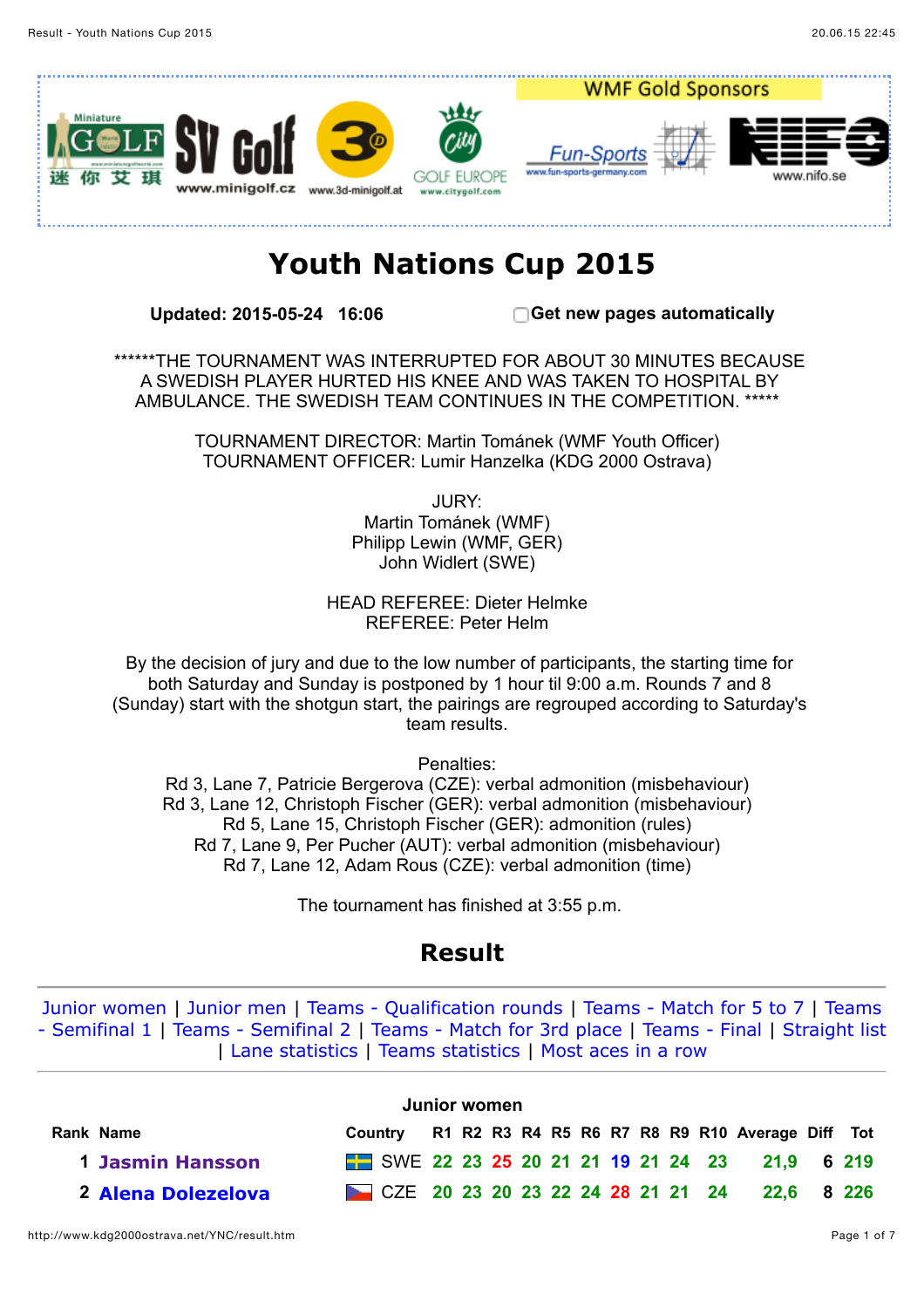| <b>3 Sarah Schumacher</b> | GER 29 22 21 21 22 25 24 22 22 20 |  |  |  |  |  | 22.8        | 9 228   |
|---------------------------|-----------------------------------|--|--|--|--|--|-------------|---------|
| <b>4 Lisa Marie Zitz</b>  | AUT 22 21 25 24 25 23 26 23 23 22 |  |  |  |  |  | 23,4        | 5 2 3 4 |
| <b>5 Patricia Gras</b>    | GER 27 22 28 24 25 23 24 26 27 24 |  |  |  |  |  | 25,0        | 6 250   |
| <b>6 Lisa Stoiber</b>     | AUT 25 23 25 24 26 26 23 29 25 27 |  |  |  |  |  | 25,3 6 253  |         |
| <b>7 Sabrina Newland</b>  | AUT 29 23 26 27 26 22 23 26 28 32 |  |  |  |  |  | 26,2 10 262 |         |
| 8 Patricie Bergerova      | CZE 25 26 27 25 34 25 26 26 24 25 |  |  |  |  |  | 26,3 10 263 |         |
| 9 Krystyna Ognarova       | CZE 41 27 31 29 27 29 31 32 32 28 |  |  |  |  |  | 30,7        | 14 307  |

|    |                              |         |                                |           | <b>Junior men</b> |                            |  |  |     |    |                                             |         |                             |
|----|------------------------------|---------|--------------------------------|-----------|-------------------|----------------------------|--|--|-----|----|---------------------------------------------|---------|-----------------------------|
|    | <b>Rank Name</b>             | Country |                                |           |                   |                            |  |  |     |    | R1 R2 R3 R4 R5 R6 R7 R8 R9 R10 Average Diff | Tot     |                             |
| 1  | <b>Ondrej Skaloud</b>        |         | <b>CZE</b>                     |           |                   | 22 21 20 22 19 19 22 22 21 |  |  |     | 20 | 20,8                                        | 3 208   |                             |
|    | 2 Matej Novak                |         | <b>CZE</b>                     | 21        |                   | 20 20 20 21 22 21 19 22    |  |  |     | 25 | 21,1                                        | 6 211   |                             |
|    | <b>3 Zbynek Exner</b>        |         | <b>CZE</b>                     | 21        | <b>20</b>         | 22 22 21 19 22 23          |  |  | -21 | 21 | 21,2                                        | 4 212   |                             |
|    | 4 Jan Kadlec                 |         | <b>CZE</b>                     |           |                   | 22 23 18 24 21 20 23 23 21 |  |  |     | 20 | 21,5                                        | 6 215   |                             |
| 5. | <b>Benedikt Schwickert  </b> |         | <b>GER</b>                     |           |                   | 21 23 23 19 19 23 25 23 19 |  |  |     | 20 | 21,5                                        | 6 215   |                             |
|    | <b>6 Boris Svoboda</b>       |         | CZE                            |           |                   | 22 22 24 22 21 23 19 22 25 |  |  |     | 20 | 22,0                                        | 6 220   |                             |
| 7  | <b>Michael Cizmar</b>        |         | <b>CZE</b>                     |           |                   | 23 19 24 25 21 23 21 22 22 |  |  |     | 20 | 22,0                                        | 6 220   |                             |
|    | <b>8 Dominik Bertels</b>     |         | <b>CZE</b>                     |           |                   | 22 21 21 21 23 22 22 26 23 |  |  |     | 19 | 22,0                                        | 7 220   |                             |
|    | <b>9 Christoph Fischer</b>   |         | GER 24 22 25 22 21 21 21 24 22 |           |                   |                            |  |  |     | 20 | 22,2                                        | 5 222   |                             |
|    | <b>10 Andreas Ekangen</b>    |         | SWE 24 27 24 22 19 20 24 21 23 |           |                   |                            |  |  |     | 23 | 22,7                                        | 8 2 2 7 |                             |
|    | <b>11 Per Pucher</b>         |         | AUT                            |           |                   | 25 25 22 24 24 20 22 22 22 |  |  |     | 23 | 22,9                                        | 5 229   |                             |
|    | <b>12 Robin Forsberg</b>     |         | <b>GER</b>                     | <b>20</b> |                   | 21 23 25 20 25 23 25 22    |  |  |     | 26 | 23,0                                        | 6 230   |                             |
|    | <b>13 Robin Heidengard</b>   |         | <b>SWE</b>                     |           |                   | 22 23 24 22 26 22 22 24 22 |  |  |     | 24 | 23,1                                        | 4 231   |                             |
|    | <b>14 Thomas Lottermoser</b> |         | <b>AUT</b>                     |           |                   | 25 24 21 19 22 26 24 28 22 |  |  |     | 23 | 23,4                                        | 9 234   |                             |
|    | 15 Stefan Lochmahr           |         | AUT                            |           |                   | 24 24 24 22 22 23 26 26 23 |  |  |     | 23 | 23,7                                        | 4 237   |                             |
|    | <b>16 Florian Haberl</b>     |         | AUT                            |           |                   | 26 28 23 28 20 24 20 23 24 |  |  |     | 22 | 23,8                                        | 8 238   |                             |
|    | <b>17 Adam Rous</b>          |         | <b>CZE</b>                     |           |                   | 23 25 30 23 22 23 22 24 24 |  |  |     | 23 | 23,9                                        | 8 239   |                             |
| 18 | <b>Elias Zachariassen</b>    |         | SWE 26 20 21 22 24 20 19 24 46 |           |                   |                            |  |  |     |    | 24,7                                        | 27 222  | <b>Did</b><br>not<br>finish |

[Junior women](http://www.kdg2000ostrava.net/YNC/result.htm#c13) | [Junior men](http://www.kdg2000ostrava.net/YNC/result.htm#c14) | [Teams - Qualification rounds](http://www.kdg2000ostrava.net/YNC/result.htm#t0) | [Teams - Match for 5 to 7](http://www.kdg2000ostrava.net/YNC/result.htm#t1) | Teams [- Semifinal 1 | Teams - Semifinal 2 | Teams - Match for 3rd place | Teams - Final | Straight lis](http://www.kdg2000ostrava.net/YNC/result.htm#t2)[t](http://www.kdg2000ostrava.net/YNC/straight.htm) | [Lane statistics](http://www.kdg2000ostrava.net/YNC/holestat.htm) | [Teams statistics](http://www.kdg2000ostrava.net/YNC/teamstat.htm) | [Most aces in a row](http://www.kdg2000ostrava.net/YNC/acesrow.htm)

#### **TEAMS**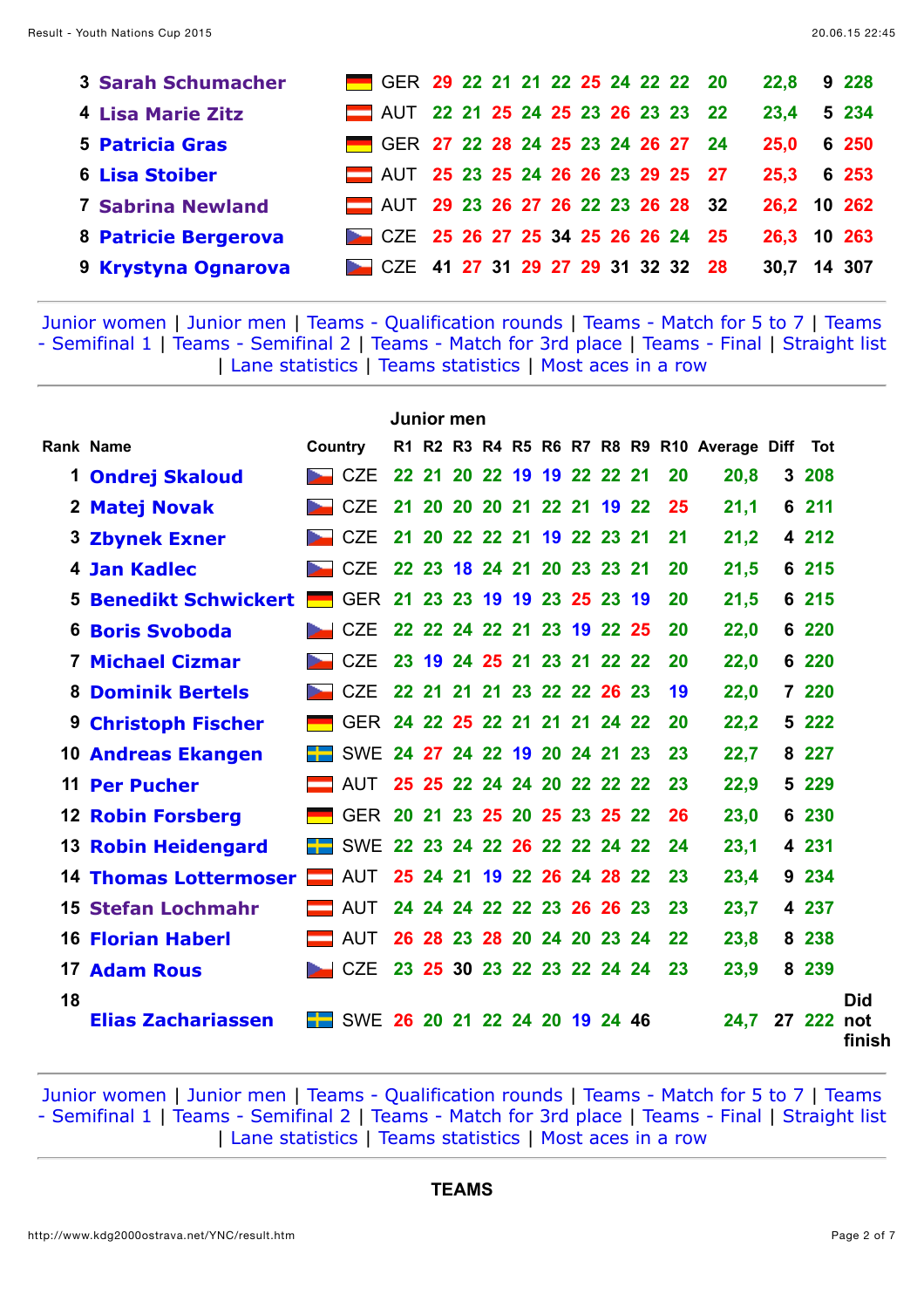|                |                                    |                | <b>Qualification rounds</b> |                |                |                |                |    |                |                         |           |    |
|----------------|------------------------------------|----------------|-----------------------------|----------------|----------------|----------------|----------------|----|----------------|-------------------------|-----------|----|
|                | Rank Team                          | R <sub>1</sub> | R <sub>2</sub>              | R <sub>3</sub> | R <sub>4</sub> | R <sub>5</sub> | R <sub>6</sub> | R7 | R <sub>8</sub> | <b>Avg</b> Total Points |           |    |
|                | 1 Czech Republic 1 63              |                | 60                          | 60             | 65             | 61             | 64             | 64 | 62             | 20,8                    | 499       | 85 |
|                | $2$ $\blacksquare$ Sweden 1        | 68             | 66                          | 69             | 64             | 64             | 61             | 60 | 66             | 21,6                    | 518       | 70 |
| 3 <sup>1</sup> | Germany 1                          | 65             | 65                          | 67             | 62             | 60             | 69             | 68 | 69             | 21,9                    | 525       | 67 |
| 4              | Czech Republic 2 66                |                | 66                          | 73             | 66             | 66             | 64             | 66 | 73             | 22,5                    | 540       | 46 |
| 5 <sup>1</sup> | Czech Republic 3 69                |                | 71                          | 69             | 71             | 76             | 68             | 68 | 71             | 23,5                    | 563       | 26 |
|                | $6 \blacksquare$ Austria 2         | 72             | 70                          | 68             | 67             | 71             | 69             | 72 | 73             | 23,4                    | 562       | 24 |
|                | 7 <b>Austria 1</b>                 | 75             | 70                          | 72             | 73             | 68             | 69             | 66 | 75             | 23,7                    | 568       | 18 |
|                | 1 Czech Republic 1                 | R <sub>1</sub> | R <sub>2</sub>              | R <sub>3</sub> | R4             | R <sub>5</sub> | R <sub>6</sub> | R7 | R <sub>8</sub> |                         | Avg Total |    |
|                | <b>Ondrej Skaloud</b>              | 22             | 21                          | 20             | 22             | 19             | 19             | 22 | 22             | 20,9                    | 167       |    |
|                | <b>Matej Novak</b>                 | 21             | 20                          | 20             | 20             | 21             | 22             | 21 | 19             | 20,5                    | 164       |    |
|                | <b>Michael Cizmar</b>              | 23             | 19                          | 24             | 25             | 21             | 23             | 21 | 22             | 22,3                    | 178       |    |
|                | <b>Alena Dolezelova</b>            | 20             | 23                          | 20             | 23             | 22             | 24             | 28 | 21             | 22,6                    | 181       |    |
|                |                                    | 63             | 60                          | 60             | 65             | 61             | 64             | 64 | 62             | 20,8                    | 499       |    |
|                | Points 12                          |                | 12                          | 12             | 8              | 10             | 9              | 10 | 12             | 85                      |           |    |
|                | 2 Sweden 1                         | R <sub>1</sub> | R <sub>2</sub>              | R <sub>3</sub> | R4             | R <sub>5</sub> | R <sub>6</sub> | R7 | R <sub>8</sub> |                         | Avg Total |    |
|                | <b>Jasmin Hansson</b>              | 22             | 23                          | 25             | 20             | 21             | 21             | 19 | 21             | 21,5                    | 172       |    |
|                | <b>Andreas Ekangen</b>             | 24             | 27                          | 24             | 22             | 19             | 20             | 24 | 21             | 22,6                    | 181       |    |
|                | <b>Robin Heidengard</b>            | 22             | 23                          | 24             | 22             | 26             | 22             | 22 | 24             | 23,1                    | 185       |    |
|                | <b>Elias Zachariassen</b>          |                | 26<br>20                    | 21             | 22             | 24             | 20             | 19 | 24             | 22,0                    | 176       |    |
|                |                                    | 68             | 66                          | 69             | 64             | 64             | 61             | 60 | 66             |                         | 21,6 518  |    |
|                | <b>Points</b>                      |                | $\overline{7}$<br>6         | 5              | 10             | 8              | 12             | 12 | 10             | 70                      |           |    |
|                | <b>Germany 1</b><br>3 <sup>1</sup> | R <sub>1</sub> | R <sub>2</sub>              | R <sub>3</sub> | R <sub>4</sub> | R <sub>5</sub> | R <sub>6</sub> | R7 | R <sub>8</sub> |                         | Avg Total |    |
|                | <b>Benedikt Schwickert</b>         | 21             | 23                          | 23             | 19             | 19             | 23             | 25 | 23             | 22,0                    | 176       |    |
|                | <b>Sarah Schumacher</b>            |                | 29<br>22                    | 21             | 21             | 22             | 25             | 24 | 22             | 23,3                    | 186       |    |
|                | <b>Robin Forsberg</b>              | 20             | 21                          | 23             | 25             | 20             | 25             | 23 | 25             | 22,8                    | 182       |    |
|                | <b>Christoph Fischer</b>           | 24             | 22                          | 25             | 22             | 21             | 21             | 21 | 24             | 22,5                    | 180       |    |
|                |                                    | 65             | 65                          | 67             | 62             | 60             | 69             | 68 | 69             | 21,9                    | 525       |    |
|                | Points 10                          |                | 10                          | 10             | 12             | 12             | $\overline{2}$ | 3  | 8              | 67                      |           |    |
|                | 4 Czech Republic 2                 | R <sub>1</sub> | R <sub>2</sub>              | R <sub>3</sub> | R <sub>4</sub> | R <sub>5</sub> | R <sub>6</sub> | R7 | R <sub>8</sub> |                         | Avg Total |    |
|                | <b>Dominik Bertels</b>             | 22             | 21                          | 21             | 21             | 23             | 22             | 22 | 26             |                         | 22,3 178  |    |
|                | <b>Krystyna Ognarova</b>           | 41             | 27                          | 34             | 29             | 27             | 29             | 34 | 32             | 30,9                    | 247       |    |
|                | <b>Zbynek Exner</b>                | 21             | 20                          | 22             | 22             | 21             | 19             | 22 | 23             | 21,3                    | 170       |    |
|                | <b>Adam Rous</b>                   | 23             | 25                          | 30             | 23             | 22             | 23             | 22 | 24             | 24,0                    | 192       |    |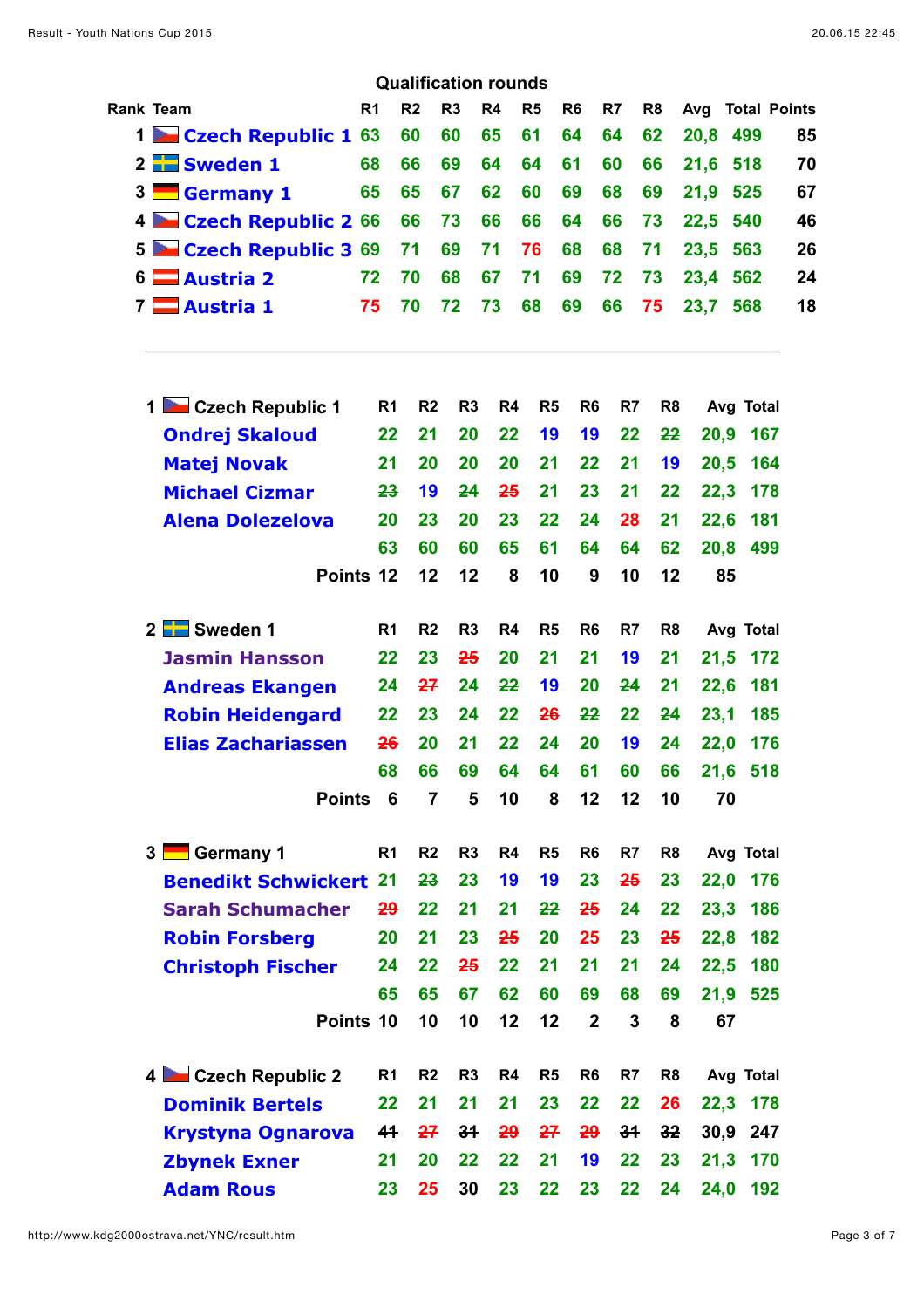|                              | 66               | 66             | 73             | 66             | 66             | 64             | 66             | 73             | 22,5<br>540 |
|------------------------------|------------------|----------------|----------------|----------------|----------------|----------------|----------------|----------------|-------------|
| <b>Points</b>                | 8                | $\overline{7}$ | 0              | 6              | 6              | 9              | $\overline{7}$ | 3              | 46          |
| 5 Czech Republic 3           | R <sub>1</sub>   | R <sub>2</sub> | R <sub>3</sub> | R4             | R <sub>5</sub> | R <sub>6</sub> | R7             | R <sub>8</sub> | Avg Total   |
| <b>Jan Kadlec</b>            | 22               | 23             | 18             | 24             | 21             | 20             | 23             | 23             | 21,8<br>174 |
| <b>Patricie Bergerova</b>    | 25               | 26             | 27             | 25             | 34             | 25             | 26             | 26             | 26,8<br>214 |
| <b>Boris Svoboda</b>         | 22               | 22             | 24             | 22             | 21             | 23             | 19             | 22             | 21,9<br>175 |
|                              | 69               | 71             | 69             | 71             | 76             | 68             | 68             | 71             | 563<br>23,5 |
| <b>Points</b>                | $\boldsymbol{4}$ | $\mathbf 0$    | 5              | $\overline{2}$ | $\mathbf 0$    | 6              | 3              | 6              | 26          |
|                              |                  |                |                |                |                |                |                |                |             |
| 6 <b>Austria</b> 2           | R <sub>1</sub>   | R <sub>2</sub> | R <sub>3</sub> | R <sub>4</sub> | R5             | R <sub>6</sub> | R <sub>7</sub> | R <sub>8</sub> | Avg Total   |
| <b>Per Pucher</b>            | 25               | 25             | 22             | 24             | 24             | 20             | 22             | 22             | 184<br>23,0 |
| <b>Lisa Marie Zitz</b>       | 22               | 21             | 25             | 24             | 25             | 23             | 26             | 23             | 23,6<br>189 |
| <b>Thomas Lottermoser 25</b> |                  | 24             | 21             | 19             | 22             | 26             | 24             | 28             | 23,6<br>189 |
|                              | 72               | 70             | 68             | 67             | 71             | 69             | 72             | 73             | 23,4<br>562 |
| <b>Points</b>                | $\overline{2}$   | 3              | 8              | 4              | $\mathbf{2}$   | $\overline{2}$ | $\bf{0}$       | 3              | 24          |
| 7 <b>Nustria</b> 1           | R <sub>1</sub>   | R <sub>2</sub> | R <sub>3</sub> | R4             | R <sub>5</sub> | R <sub>6</sub> | R7             | R <sub>8</sub> | Avg Total   |
| <b>Florian Haberl</b>        | 26               | 28             | 23             | 28             | 20             | 24             | 20             | 23             | 192<br>24,0 |
| <b>Sabrina Newland</b>       | 29               | 23             | 26             | 27             | 26             | 22             | 23             | 26             | 202<br>25,3 |
| <b>Lisa Stoiber</b>          | 25               | 23             | 25             | 24             | 26             | 26             | 23             | 29             | 201<br>25,1 |
| <b>Stefan Lochmahr</b>       | 24               | 24             | 24             | 22             | 22             | 23             | 26             | 26             | 191<br>23,9 |
|                              | 75               | 70             | 72             | 73             | 68             | 69             | 66             | 75             | 23,7<br>568 |
| <b>Points</b>                | 0                | 3              | $\mathbf 2$    | 0              | 4              | $\mathbf 2$    | 7              | 0              | 18          |

| <b>\MS</b> |
|------------|
|            |

| Match for 5 to 7           |    |      |                           |          |
|----------------------------|----|------|---------------------------|----------|
| Rank Team                  | R9 |      | R <sub>10</sub> Avg Total |          |
| 1 $\blacksquare$ Austria 2 | 67 | 68 - |                           | 22,5 135 |
| 2 Czech Republic 3 70      |    | 65 — |                           | 22,5 135 |
| 3 Austria 1                |    |      | 72 72 24,0 144            |          |
| 1 Austria 2                | R9 |      | R10 Avg Total             |          |
| <b>Per Pucher</b>          | 22 | 23   | 22.5                      | 45       |
| <b>Lisa Marie Zitz</b>     | 23 | 22   | 22,5                      | 45       |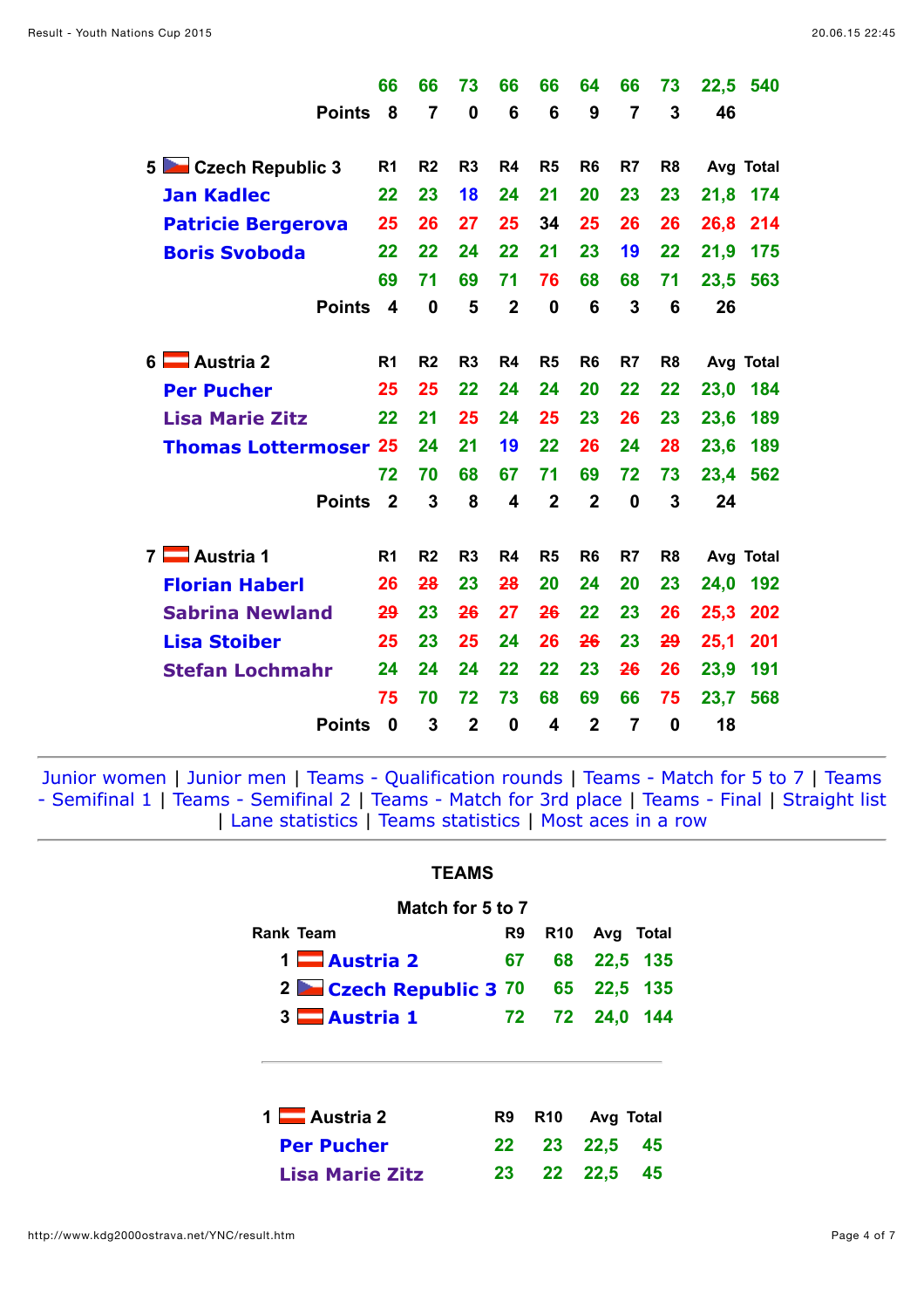| <b>Thomas Lottermoser 22</b> |               | 23         | 22,5      | 45  |
|------------------------------|---------------|------------|-----------|-----|
|                              | 67            | 68         | 22,5 135  |     |
|                              |               |            |           |     |
| 2 Czech Republic 3           | R9            | R10        | Avg Total |     |
| Jan Kadlec                   | 21            | 20         | 20,5      | 41  |
| <b>Patricie Bergerova</b>    | 24            | 25         | 24,5      | 49  |
| <b>Boris Svoboda</b>         | 25            | 20         | 22,5      | 45  |
|                              | 70            | 65         | 22,5      | 135 |
| 3 Austria 1                  | R9            | <b>R10</b> | Avg Total |     |
|                              |               |            |           |     |
| <b>Florian Haberl</b>        | 24            | 22         | 23,0      | 46  |
| <b>Sabrina Newland</b>       | <del>28</del> | $32 \,$    | 30,0      | 60  |
| <b>Lisa Stoiber</b>          | 25            | 27         | 26,0      | 52  |
| <b>Stefan Lochmahr</b>       | 23            | 23         | 23,0      | 46  |
|                              | 72            | 72         | 24,0      | 144 |
|                              |               |            |           |     |

### **TEAMS**

#### **Semifinal 1**

| Rank Team |                                 | R9 Avg Total |  |
|-----------|---------------------------------|--------------|--|
|           | 1 Czech Republic 1 86 21,5 86   |              |  |
|           | 2 Czech Republic 2 100 25,0 100 |              |  |

| 1 Czech Republic 1       | R9  |      | Avg Total |
|--------------------------|-----|------|-----------|
| <b>Ondrej Skaloud</b>    | 21  | 21,0 | 21        |
| <b>Matej Novak</b>       | 22  | 22,0 | 22        |
| <b>Michael Cizmar</b>    | 22  | 22,0 | 22        |
| <b>Alena Dolezelova</b>  | 21  | 21,0 | 21        |
|                          | 86  | 21,5 | 86        |
|                          |     |      |           |
| 2 Czech Republic 2       | R9  |      | Avg Total |
| <b>Dominik Bertels</b>   | 23  | 23,0 | 23        |
| <b>Krystyna Ognarova</b> | 32  | 32,0 | 32        |
| <b>Zbynek Exner</b>      | 21  | 21,0 | 21        |
| <b>Adam Rous</b>         | 24  | 24,0 | 24        |
|                          | 100 | 25,0 | 100       |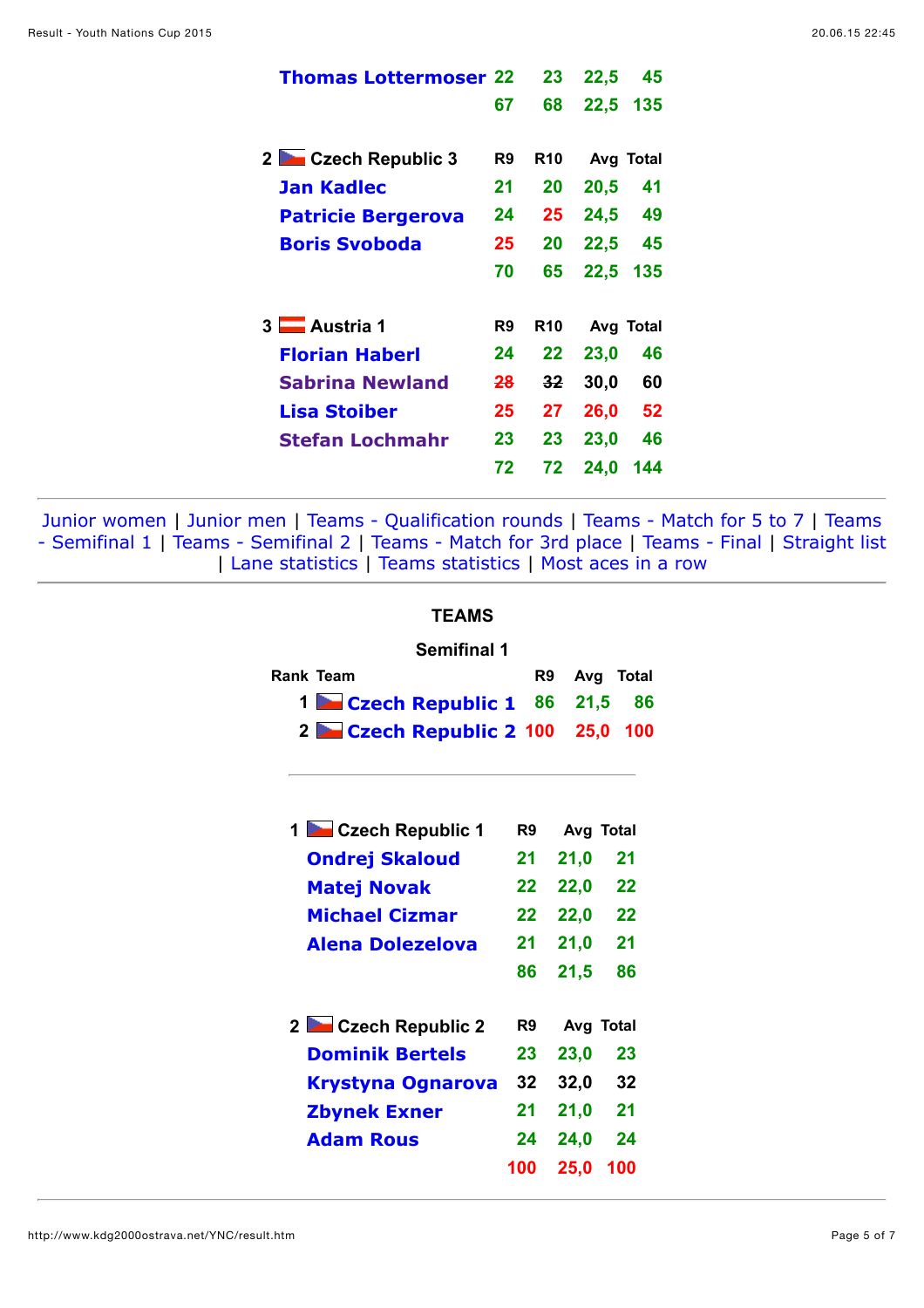| <b>TEAMS</b>               |                 |              |           |
|----------------------------|-----------------|--------------|-----------|
| <b>Semifinal 2</b>         |                 |              |           |
| Rank Team<br>R9            |                 | Avg Total    |           |
| 1 Germany 1 85             |                 | 21,3 85      |           |
| 2 Sweden 1 115 28,8 115    |                 |              |           |
| 1 Germany 1                |                 | R9 Avg Total |           |
| <b>Benedikt Schwickert</b> | 19              | 19,0         | 19        |
| Sarah Schumacher           | 22 <sub>2</sub> |              | 22,0 22   |
| <b>Robin Forsberg</b>      | 22 <sub>2</sub> |              | 22,0 22   |
| <b>Christoph Fischer</b>   | 22              |              | 22,0 22   |
|                            | 85              | 21,3         | 85        |
| 2 Sweden 1                 | R9              |              | Avg Total |
| <b>Jasmin Hansson</b>      | 24              | <b>24,0</b>  | 24        |
| <b>Andreas Ekangen</b>     | 23              |              | 23,0 23   |
| <b>Robin Heidengard</b>    | 22              |              | 22,0 22   |
| <b>Elias Zachariassen</b>  | 46              |              | 46,0 46   |
|                            | 115             | 28,8         | 115       |

[Junior women](http://www.kdg2000ostrava.net/YNC/result.htm#c13) | [Junior men](http://www.kdg2000ostrava.net/YNC/result.htm#c14) | [Teams - Qualification rounds](http://www.kdg2000ostrava.net/YNC/result.htm#t0) | [Teams - Match for 5 to 7](http://www.kdg2000ostrava.net/YNC/result.htm#t1) | Teams [- Semifinal 1 | Teams - Semifinal 2 | Teams - Match for 3rd place | Teams - Final | Straight lis](http://www.kdg2000ostrava.net/YNC/result.htm#t2)[t](http://www.kdg2000ostrava.net/YNC/straight.htm) | [Lane statistics](http://www.kdg2000ostrava.net/YNC/holestat.htm) | [Teams statistics](http://www.kdg2000ostrava.net/YNC/teamstat.htm) | [Most aces in a row](http://www.kdg2000ostrava.net/YNC/acesrow.htm)

| <b>TEAMS</b>               |             |             |       |    |
|----------------------------|-------------|-------------|-------|----|
| <b>Match for 3rd place</b> |             |             |       |    |
| Rank Team                  | <b>R</b> 10 | Avq         | Total |    |
| 1 Czech Republic 2 63      |             | 21,0        |       | 63 |
| 2 <b>Extrac</b> k Sweden   | 70          | 23,3        |       | 70 |
| 1 Czech Republic 2         | <b>R10</b>  | Avg Total   |       |    |
|                            |             |             |       |    |
| <b>Dominik Bertels</b>     | 19          | <b>19,0</b> | 19    |    |
| Krystyna Ognarova 28       |             | 28,0        | 28    |    |